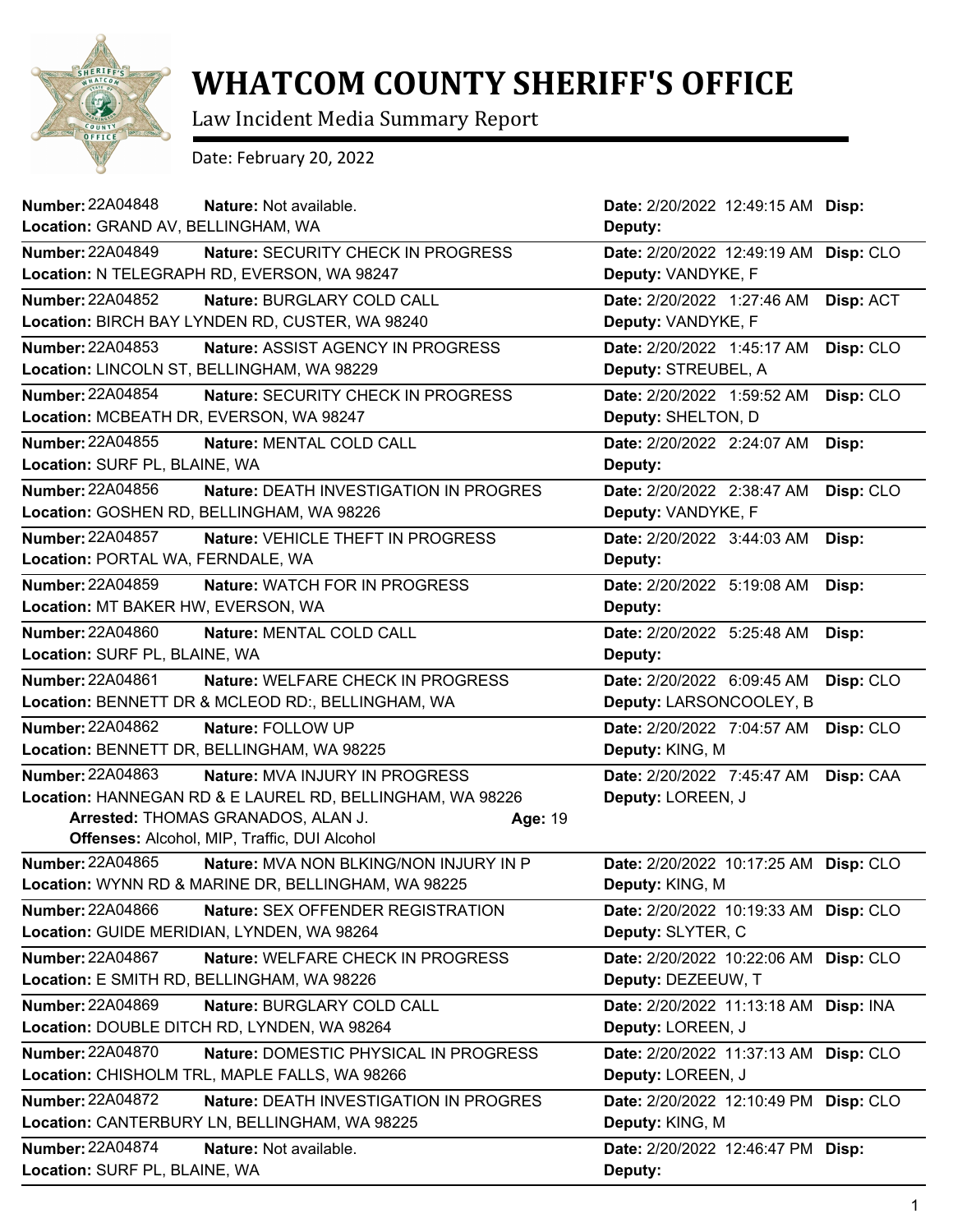| <b>Number: 22A04875</b>                               | Nature: VANDALISM COLD CALL                                           | Date: 2/20/2022 12:58:28 PM Disp: CLO |           |
|-------------------------------------------------------|-----------------------------------------------------------------------|---------------------------------------|-----------|
| Location: GOLDEN VALLEY DR, MAPLE FALLS, WA 98266     |                                                                       | Deputy: DAMON, T                      |           |
| <b>Number: 22A04876</b>                               | <b>Nature: HIT AND RUN IN PROGRESS</b>                                | Date: 2/20/2022 1:02:48 PM            | Disp: CLO |
| Location: ALDRICH RD, BELLINGHAM, WA 98226            |                                                                       | Deputy: SLYTER, C                     |           |
| <b>Number: 22A04877</b>                               | Nature: IMPOUND PRIVATE IN PROGRESS                                   | Date: 2/20/2022 1:08:44 PM            | Disp:     |
| Location: MARINE DR, BELLINGHAM, WA                   |                                                                       | Deputy:                               |           |
| <b>Number: 22A04878</b>                               | Nature: SUSPICIOUS CIRCUMSTANCES IN PR                                | Date: 2/20/2022 1:25:08 PM            | Disp: CLO |
| Location: GUIDE MERIDIAN, LYNDEN, WA 98264            |                                                                       | Deputy: LOREEN, J                     |           |
| Number: 22A04879                                      | Nature: WATCH FOR IN PROGRESS                                         | Date: 2/20/2022 2:08:21 PM            | Disp:     |
| Location: POPPY LN, MAPLE FALLS, WA                   |                                                                       | Deputy:                               |           |
| <b>Number: 22A04880</b>                               | Nature: HARASSMENT COLD CALL                                          | Date: 2/20/2022 3:27:15 PM            | Disp: CLO |
| Location: GILMORE RD, EVERSON, WA 98247               |                                                                       | Deputy: NIELSEN, A                    |           |
| <b>Number: 22A04882</b>                               | Nature: WELFARE CHECK IN PROGRESS                                     | Date: 2/20/2022 3:33:48 PM            | Disp: CLO |
| Location: PROVINCE RD, POINT ROBERTS, WA 98281        |                                                                       | Deputy: LEACH, T                      |           |
| Number: 22A04885                                      | Nature: SUSPICIOUS CIRCUMSTANCES IN PR                                | Date: 2/20/2022 4:49:43 PM            | Disp: CLO |
| Location: E LAKE SAMISH DR, BELLINGHAM, WA 98229      |                                                                       | Deputy: HEYSTEK, L                    |           |
| <b>Number: 22A04886</b>                               | Nature: WATCH FOR IN PROGRESS                                         | Date: 2/20/2022 4:55:09 PM            | Disp:     |
| Location: PORTAL WA, FERNDALE, WA                     |                                                                       | Deputy: INGERMANN, N                  |           |
| <b>Number: 22A04887</b>                               | Nature: BURGLARY COLD CALL                                            | Date: 2/20/2022 4:56:29 PM            | Disp:     |
| Location: UNICK RD, FERNDALE, WA                      |                                                                       | Deputy: INGERMANN, N                  |           |
| <b>Number: 22A04888</b>                               | Nature: ASSIST AGENCY IN PROGRESS                                     | Date: 2/20/2022 5:01:15 PM            | Disp:     |
| Location: NB I5 AT & MP 26, FERNDALE, WA              |                                                                       | Deputy:                               |           |
| Number: 22A04889                                      | <b>Nature: WATCH FOR IN PROGRESS</b>                                  | Date: 2/20/2022 5:26:20 PM            | Disp:     |
| Location: BIRCH BAY LYNDEN RD & PORTAL WA, BLAINE, WA |                                                                       | Deputy:                               |           |
| <b>Number: 22A04890</b>                               | Nature: REQUEST FOR LAW ENFORCEMENT                                   | Date: 2/20/2022 5:31:46 PM            | Disp:     |
| Location: SANTA FE TR, MAPLE FALLS, WA                |                                                                       | Deputy:                               |           |
|                                                       |                                                                       |                                       |           |
| <b>Number: 22A04891</b>                               | <b>Nature: WATCH FOR IN PROGRESS</b>                                  | Date: 2/20/2022 5:31:41 PM            | Disp:     |
| Location: BIRCH BAY LYNDEN RD, BLAINE, WA             |                                                                       | Deputy:                               |           |
| Number: 22A04893                                      | <b>Nature: WATCH FOR IN PROGRESS</b>                                  | Date: 2/20/2022 5:51:10 PM Disp:      |           |
| Location: SUMERSET WA, SEDRO WOOLLEY, WA              |                                                                       | Deputy:                               |           |
| <b>Number: 22A04894</b><br>Nature: FOLLOW UP          |                                                                       | Date: 2/20/2022 5:53:12 PM            | Disp: CLO |
| Location:                                             |                                                                       | Deputy: JAMES, J                      |           |
| Number: 22A04895<br>Nature: FOLLOW UP                 |                                                                       | Date: 2/20/2022 5:53:22 PM            | Disp:     |
| Location: PORTAL WA, FERNDALE, WA                     |                                                                       | Deputy: JAMES, J                      |           |
| <b>Number: 22A04896</b>                               | Nature: DOMESTIC PHYSICAL IN PROGRESS                                 | Date: 2/20/2022 5:58:43 PM            | Disp: CAA |
| Location: BENNETT DR, BELLINGHAM, WA 98225            |                                                                       | Deputy: INGERMANN, N                  |           |
| Arrested: KUHNS, CHRISTOPHER B.                       | Age: 20                                                               |                                       |           |
|                                                       | <b>Offenses: Resisting Arrest, Harassment, Felony, Assault 4th DV</b> |                                       |           |
| Number: 22A04897                                      | Nature: WATCH FOR IN PROGRESS                                         | Date: 2/20/2022 6:49:07 PM            | Disp:     |
| Location: W SMITH RD & NORTHWEST DR, BELLINGHAM, WA   |                                                                       | Deputy:                               |           |
| <b>Number: 22A04898</b>                               | Nature: SUICIDAL SUBJECT IN PROGRESS                                  | Date: 2/20/2022 6:53:15 PM            | Disp:     |
| Location: GUIDE MERIDIAN, LYNDEN, WA                  |                                                                       | Deputy: NIELSEN, A                    |           |
| <b>Number: 22A04899</b>                               | Nature: CUSTODIAL INTERFERENCE IN PROG                                | Date: 2/20/2022 7:03:33 PM            | Disp:     |
| Location: GUIDE MERIDIAN, LYNDEN, WA                  |                                                                       | Deputy: JAMES, J                      |           |
| <b>Number: 22A04900</b>                               | Nature: MISSING PERSON COLD CALL                                      | Date: 2/20/2022 7:06:52 PM            | Disp: CLO |
| Location: AGATE HEIGHTS RD, BELLINGHAM, WA 98226      |                                                                       | Deputy: HEYSTEK, L                    |           |
| <b>Number: 22A04901</b>                               | Nature: WELFARE CHECK IN PROGRESS                                     | Date: 2/20/2022 7:23:50 PM            | Disp:     |